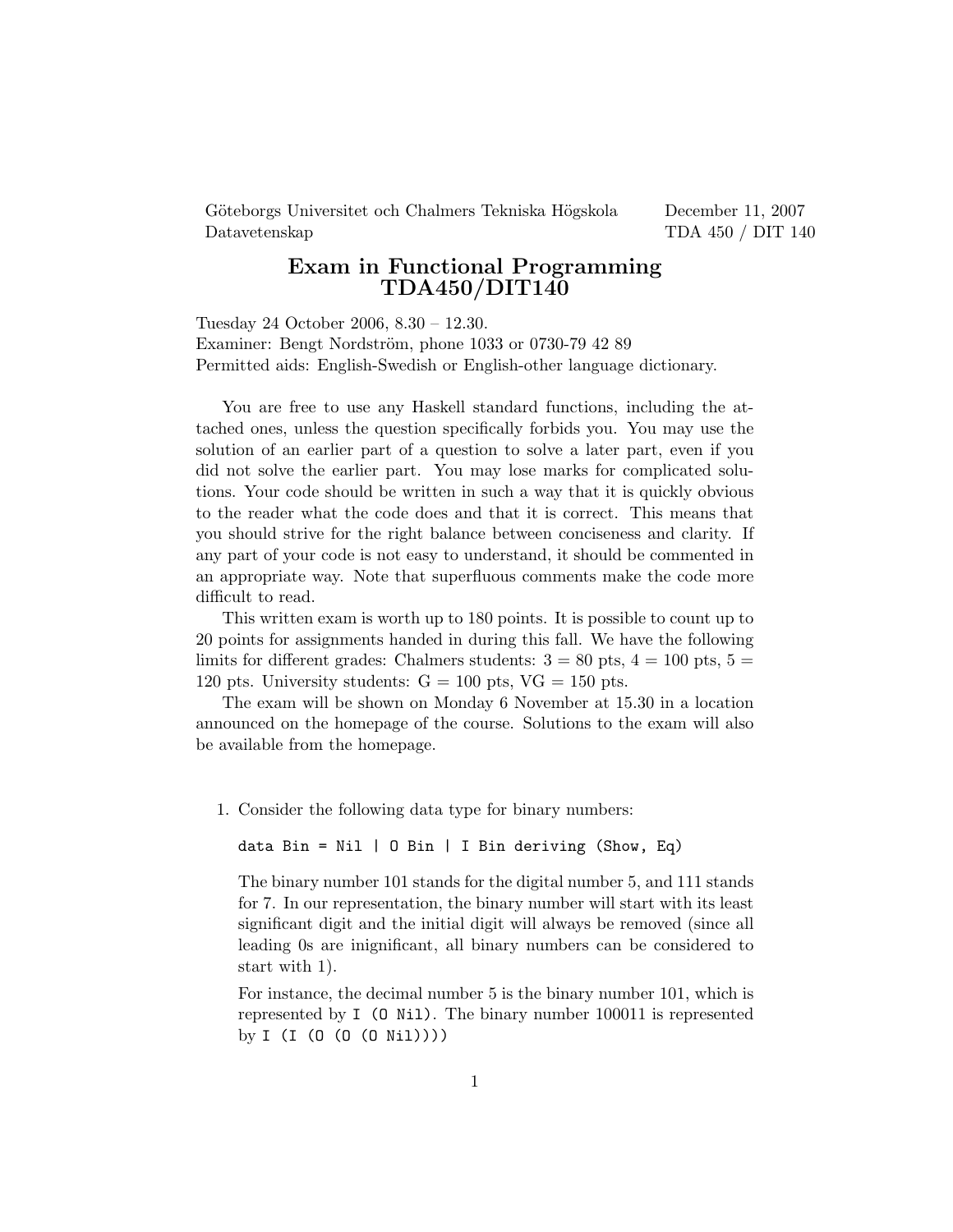So, we convert a binary number to our representation by taking away the first 1 and then reversing it and putting a Nil to the end.

The function which converts a binary number to an Integer is hence:

```
fromBin :: Bin -> Integer
fromBin Nil = 1
fromBin (0 x) = 2 * (fromBin x)fromBin (I x) = 2 * (fromBin x) + 1
```
(a) Define the function (10)

toBin :: Integer -> Bin

which converts an integer to a binary number, i.e. fromBin (toBin n) should compute to the value of n, for positive n.

(b) Define the function (20)

foldBin ::  $(t \to t) \to (t \to t) \to t \to \text{Bin} \to t$ 

which should work for binary numbers in the same way as the function foldr works for lists. The first argument is a function which should be applied in the case the binary number starts with O and the second argument should be applied in the case the binary number starts with I. ou can look up the definition of foldr in the enclosed prelude, it is:

```
foldr :: (a \rightarrow b \rightarrow b) \rightarrow b \rightarrow [a] \rightarrow bfoldr f \in []foldr f e (x:xs) = f x (foldr f e xs)
```
First, just to remind you about foldr: The intuition is that foldr f a es will - in the argument es - replace all consoperations with f and the nil with a, such as:

```
foldr f s a1:(a2:(a3:nil)) =
foldr f s (cons a1 (cons a2 (cons a3 nil))) =
         ( f a1 ( f a2 ( f a3 s )))
```
So our new function foldBin should work so that foldBin f g a b will in the argument **b** replace all occurrences of the constructor O by the function f, all occurrences of the constructor I by the function g, and the constructor Nil by the argument a.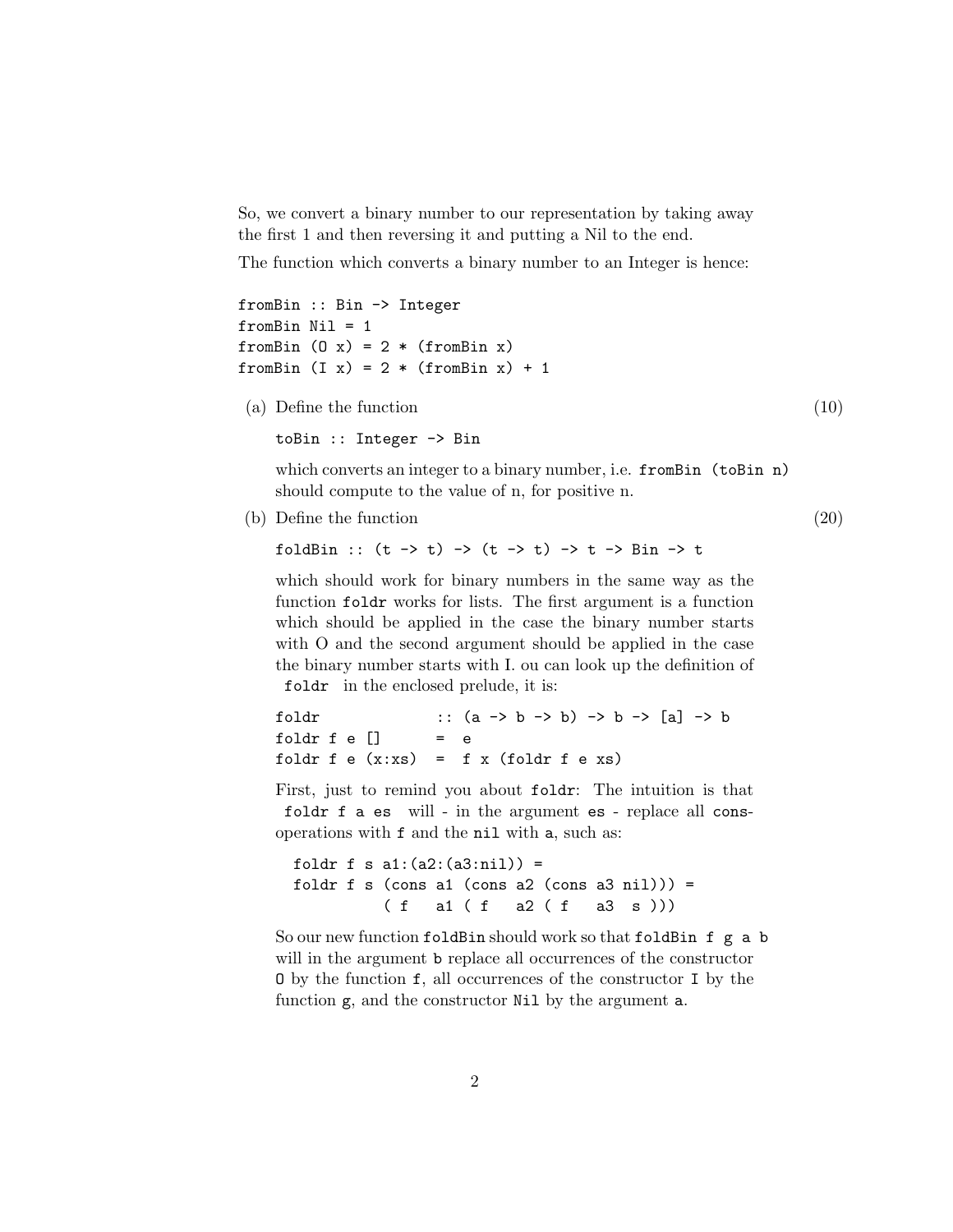foldBin f  $g$  a Nil = a foldBin  $f$   $g$   $a$   $(0 b) = f$  (foldBin  $f$   $g$   $a$   $b$ ) foldBin  $f$   $g$   $a$   $(I$   $b)$  =  $g$   $(f$ oldBin  $f$   $g$   $a$   $b)$ 

An example how to use it:

```
fromBin2 :: Bin -> Integer
-- To convert a binary number to an integer replace all 0s with the
-- doubling operation and all 1s with the operation which doubles the
-- number and adds one, and replace the final Nil with 1, so for
-- instance Nil = 1, 0 Nil = 2*1, I (0 Nil) = 2*(2*1) +1
fromBin2 x = foldBin (\x->2*x) (\x->2*x+1) 1 x
```
(c) Define the function (20)

```
reversBin :: Bin -> Bin
```
which reverses the digits of its input. So

```
*Main> reversBin (I (O (I (I Nil))))
I (I (O (I Nil)))
```
(d) If we use the definition of the data type Bin above, the Haskell interpreter will respond like this:

\*Main> toBin 8 O (O (O Nil))

Instead, we would like to show binary numbers in the way we are used to:

```
*Main> toBin 8
IOOO
```
Show how the code must be changed so that all binary numbers are shown in the usual way. Explain your changes. irst, in the (20) definition of the data type:

```
data Bin = Nil | 0 Bin | I Bin deriving (Show, Eq)
```
we have to change it to

data Bin = Nil  $\vert$  0 Bin  $\vert$  I Bin deriving (Eq)

so that we do not use the show-function which is automatically generated. Then we have to redefine the overloaded show- function: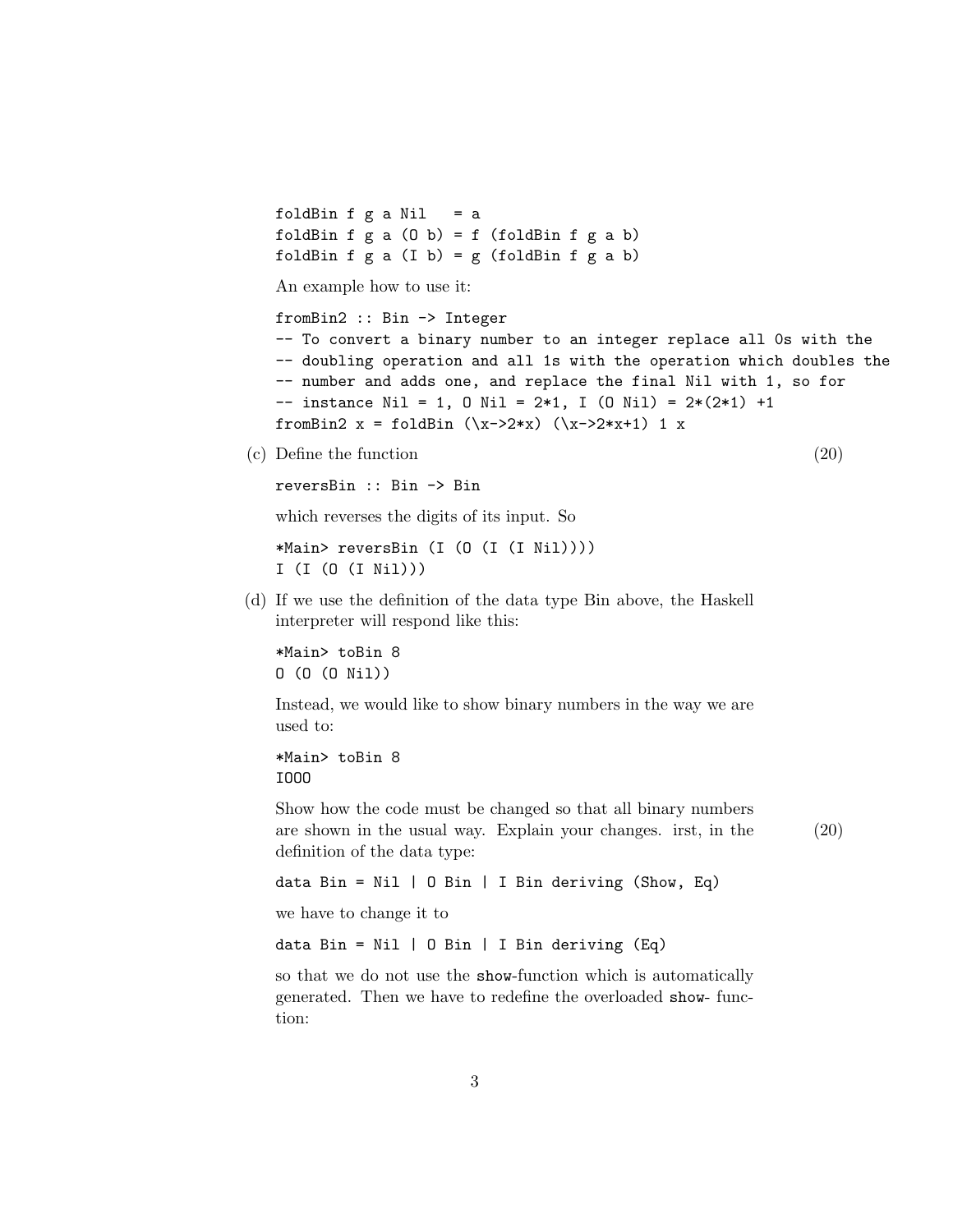```
instance Show (Bin) where
  show = ppBin
ppBin :: Bin -> String
-- We insert the leading I and then replace all occurrences of the
-- constructor O with the character 0 and all occurrences of the
-- constructor I with the character 1 in the reverted binary number.
ppBin x = "I" + foldBin ('0':)(\, \tt', \tt') : )\Box(revertBin x)
```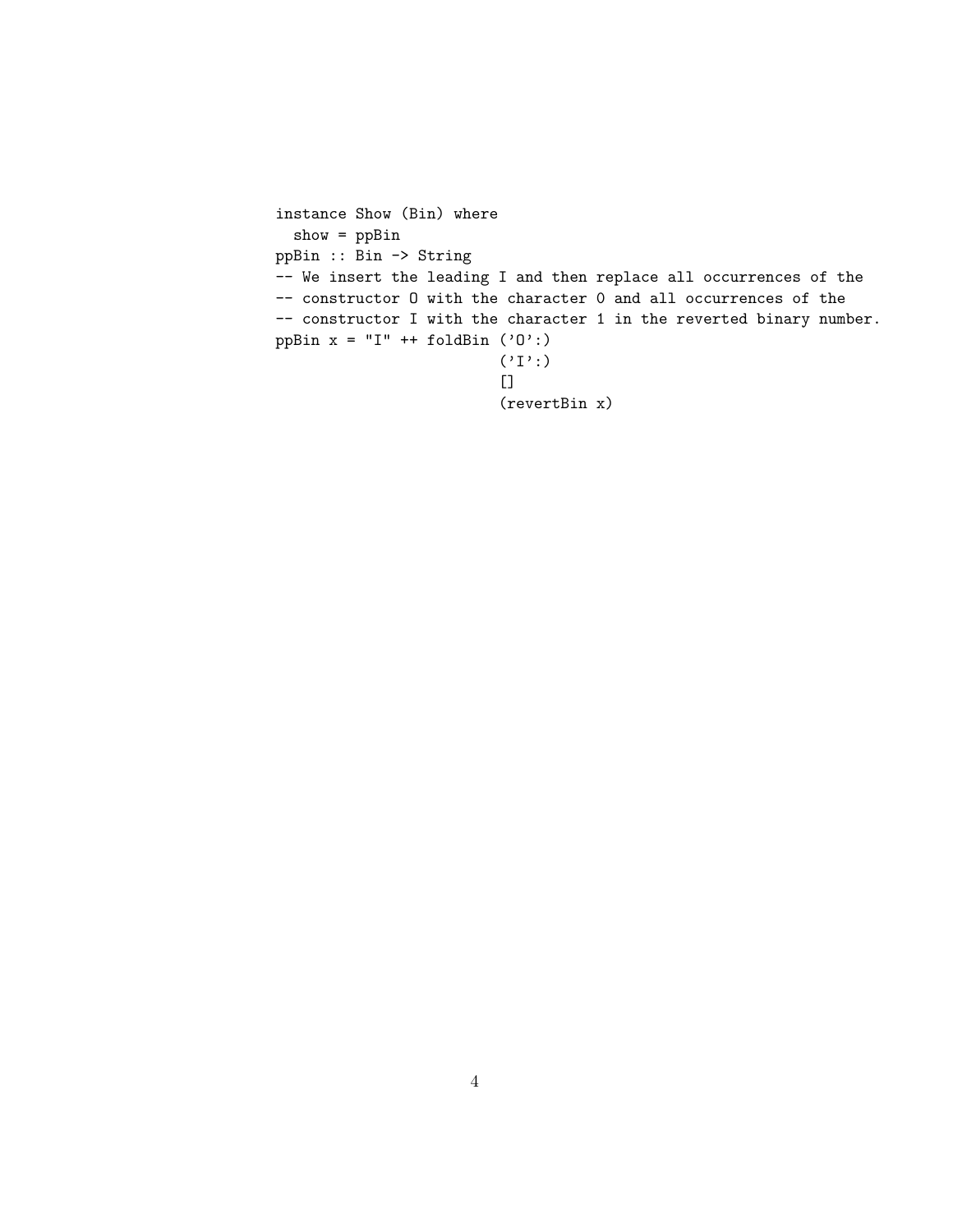2. Consider now the definition of the data type of binary trees:

data Tree a = Tree a (Tree a) (Tree a) | Leaf a

(a) Define the function (10)

```
depth :: Tree a -> Integer
```
which computes the maximum depth of a tree. The depth of a leaf is defined to be 0.

(b) Define the infinite tree (5)

```
nats :: Tree Integer
```
which has 1 as the root, 2 as the root of the left subtree, 3 as the root of the right subtree, etc:

> 1  $\sqrt{2}$ 2 3 / \ / \ 4 5 6 7

(c) Define the function (5)

root :: Tree a -> a

which computes the information in the root of its input, or the information in the leaf (if the tree is only a leaf).

(d) Explain why root nats does not lead to a nonterminating (15) computation but to the result 1. In this explanation you must explain what a value in Haskell is and contrast this with the definition of values in eager languages. You must also explain how a function application is computed in Haskell and contrast this with other possible choices.

If you did not define the constant nats above, you can instead use the constant ones defined by

## ones = 1: ones

and explain the computation of the expression head ones . ee the lecture on coinductive data types.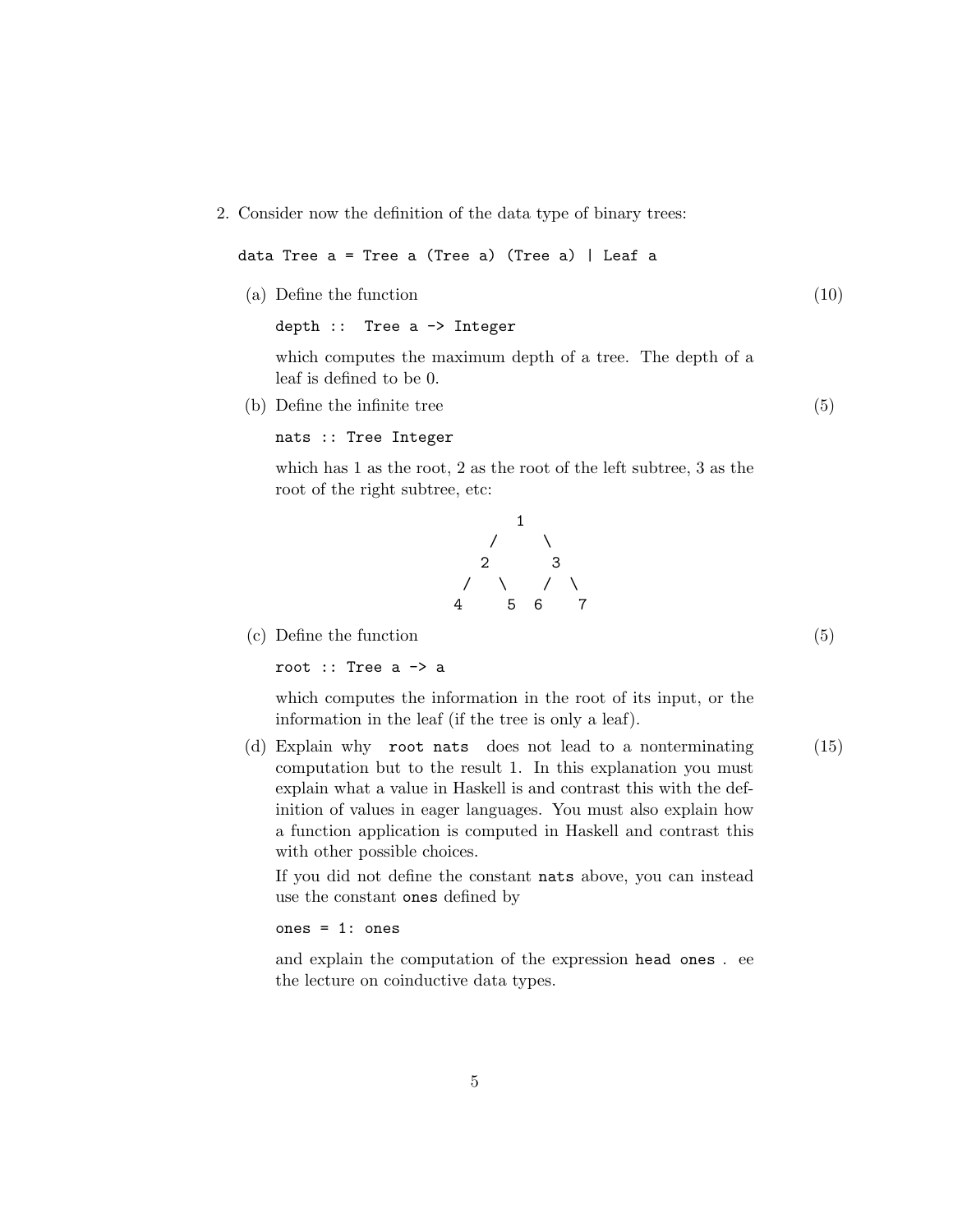(e) If we look at the tree nats above we see that we can use positive integers to index information in any finite tree. For instance, the number 2 indexes the root of the left tree of a tree, etc. If we now look at the binary representation of these numbers, we see that this represents the path from the root of the tree to the number (where O is the left subtree and I is the right subtree):



For instance, the number 4 has the binary representation IOO, which is the path from the root to the number 4.

So we can look at a binary number as a path in a binary tree, a path reflecting the choices of subtrees.

The following function computes one of the longest paths of its arguments:

```
longest :: Tree a -> Bin
longest (Leaf v) = Nil
longest (Tree v t1 t2) =
      if depth t1 > depth t2 then O l1 else I l2
      where 11 = longest t112 = longest t2
```
Define the function  $(20)$ 

longests :: Tree a -> [Bin]

which computes the list of *all* longest paths of the argument.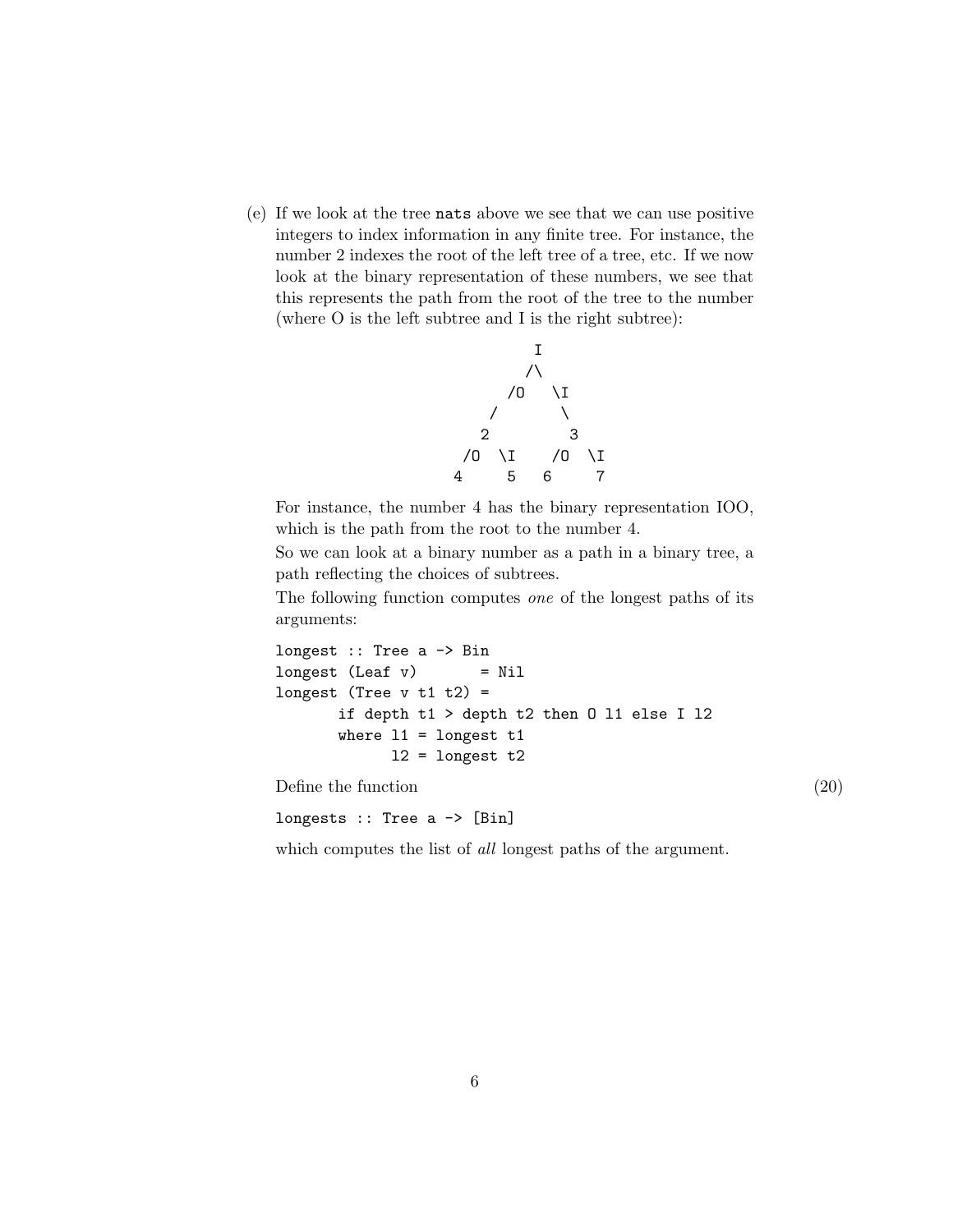(f) We can look at a vector as a list in Haskell. We compute the i:th element by traversing the list, and the length of the vector is the length of the list. This makes indexing of the vector a rather expensive operation: it will be proportional to the length of the list.

But instead we can implement a vector as a binary tree indexed by the corresponding binary number. The indexing operation can then be made more efficient, as there is no need to traverse the entire vector. Define now the function (20)

subBin :: Tree a -> Bin -> Maybe a

which is such that subBin t b will look up the b-th element in the tree t. The exact meaning of this is seen when we see how the function is used to define the indexing operation for vectors:

```
sub :: Tree a -> Integer -> Maybe a
sub t k = subBin t (toBin k)
```
So sub t k will look up the k-th element in t. For instance,

\*Main>  $[(i, sub nats i) | i<-[1..10]]$  $[(1,$  Just  $1),$   $(2,$  Just  $2),$   $(3,$  Just  $3),$   $(4,$  Just  $4),$   $(5,$  Just  $5),$ (6,Just 6),(7,Just 7),(8,Just 8),(9,Just 9),(10,Just 10)]

e have to go down the tree along the path, the only trick is that we must not forget to reverse the binary number. Otherwise it is simple: we turn left or right depending on the digit in the path.

subBin  $t$   $b$  = subr  $t$  (reversBin  $b$ )  $subr$  (Leaf v)  $Nil = Just v$ subr (Tree  $v$  t1 t2) Nil = Just  $v$ subr (Tree  $v$  t1 t2) (0 b) = subr t1 b subr (Tree  $v$  t1 t2) (I b) = subr t2 b  $subr$   $=$  Nothing

(g) The length of a vector is the index of its last element. For binary trees, this is the same as the maximal binary number which in- (15) dexes an element, so it is the maximal path in the tree. So we can define:

```
lengthN :: Tree a -> Integer
lengthN t = fromBin (lengthBin t)
lengthBin :: Tree a -> Bin
```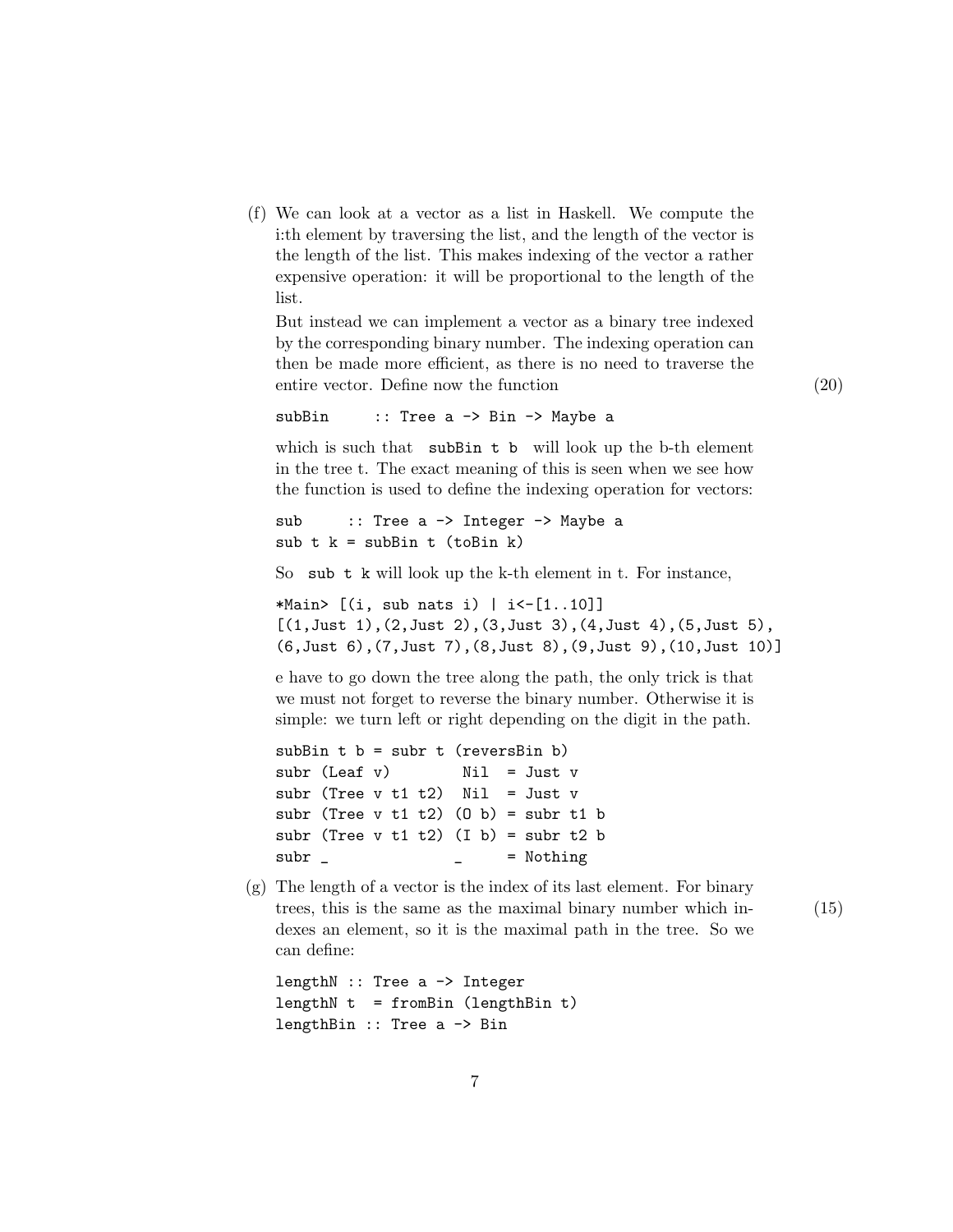Your task is to define the function lengthBin above. otice that the maximal path in the tree (seen as a binary number) is always the rightmost longest paths. And it is exactly this path which is computed by the function longest earlier. Now, we must remember that this function computes the path *from* the root to the deepest element. But the binary index to the last element is the path from the element to the root. So we have to reverse the result:

```
lengthBin :: Tree a -> Bin
lengthBin t = reversBin (longest t)
```
3. Explain the difference between an overloaded function and a polymorphic function! Give examples (you can refer to earlier examples in this (20) exam). ead about this in the lectures on overloading and type classes. There is also a description of this in the book.

Good Luck! Bengt PS The next pages contains a list of function definitions.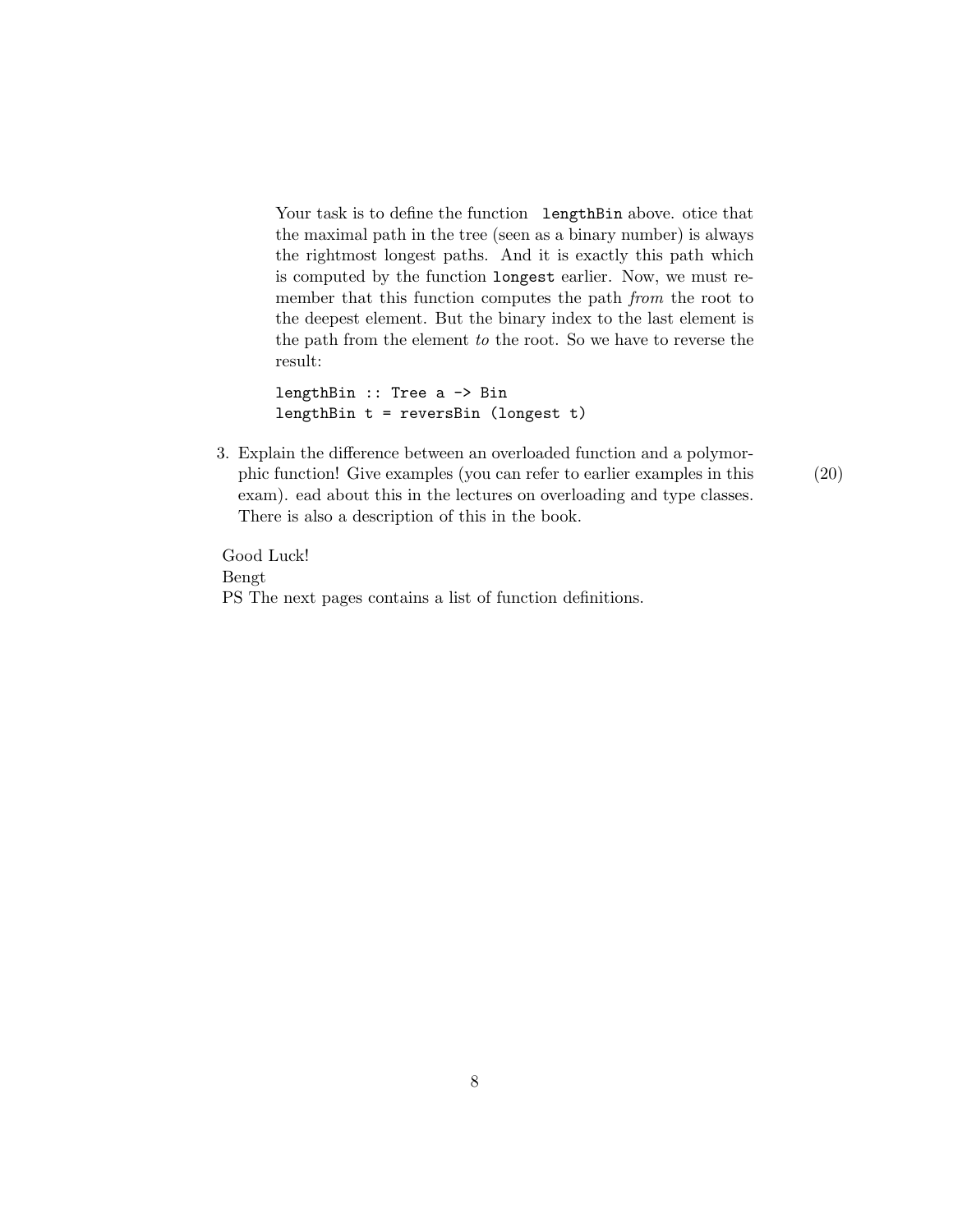```
-- Numerical functions: ---------------------------------------
(\hat{ }) :: (Num a, Integral b) => a -> b -> a
x \uparrow 0 = 1
x \cap n|n > 0 = x * x^(n-1)|True = error "Prelude.^: negative exponent"
gcd :: Integral a \Rightarrow a \Rightarrow a \Rightarrow agcd 0 0 = error "Prelude.gcd: gcd 0 0 is undefined"
gcd x y = gcd' (abs x) (abs y)where gcd' x 0 = x
                            gcd' x y = gcd' y (x \text{ 'mod' } y)sum, product :: Num a \Rightarrow [a] \rightarrow asum = foldr (+) 0
product = foldr (*) 1-- Char functions:---------------------------------------------
isAscii c = fromEnum c < 128<br>isControl c = c < '' || c ==
\begin{array}{lll} \text{isControl c} & = & c \iff' & || & c == \text{'\text{DEL'}}\\ \text{isPrint c} & = & c \iff' & \& & c \iff' \text{``\text{``\texttt{``\texttt{``}}''} \end{array}= c > = ' ' && c < = ' ' 'isSpace c = c == ' ' || c == '\t' || c == '\n' ||
                            c == '\r' || c == '\f' || c == '\v'
isUpper c = c >= 'A' && c <= 'Z'
is<br>Lower c = c >= 'a' && c <= 'z'
isAlpha c = isUpper c || isLower c
isDigit c = c >= '0' && c <= '9'
isAlphanum c = isAlpha c || isDigit c
toUpper, toLower :: Char -> Char
toUpper c | isLower c
        \quad \  \  \, = \; \texttt{toEnum} \; \; (\texttt{fromEnum} \; \; c \; - \; \texttt{fromEnum} \; \; 'a' \; + \; \texttt{fromEnum} \; \; 'A')| otherwise = c
toLower c | isUpper c
        = toEnum (fromEnum c - fromEnum 'A' + fromEnum 'a')
           | otherwise = c
ord :: Char -> Int
ord = fromEnum
chr :: Int -> Char
chr = toEnum
-- List functions: -----------------------------------------------
null :: [a] -> Bool
null [] = True<br>null (\_ : \_ ) = False
null (\_:\_)\begin{array}{lll} \text{head} & \text{::} & \text{[a]} \; \mathop{\rightarrow} \; \text{a} \\ \text{head} & \text{(x:-)} & = & \text{x} \end{array}head (x:-)tail :: [a] -> [a]
tail (\_:xs) = xs
last \qquad :: [a] \rightarrow a
last [x] = xlast (\_:xs) = last xs
init :: [a] -> [a]
```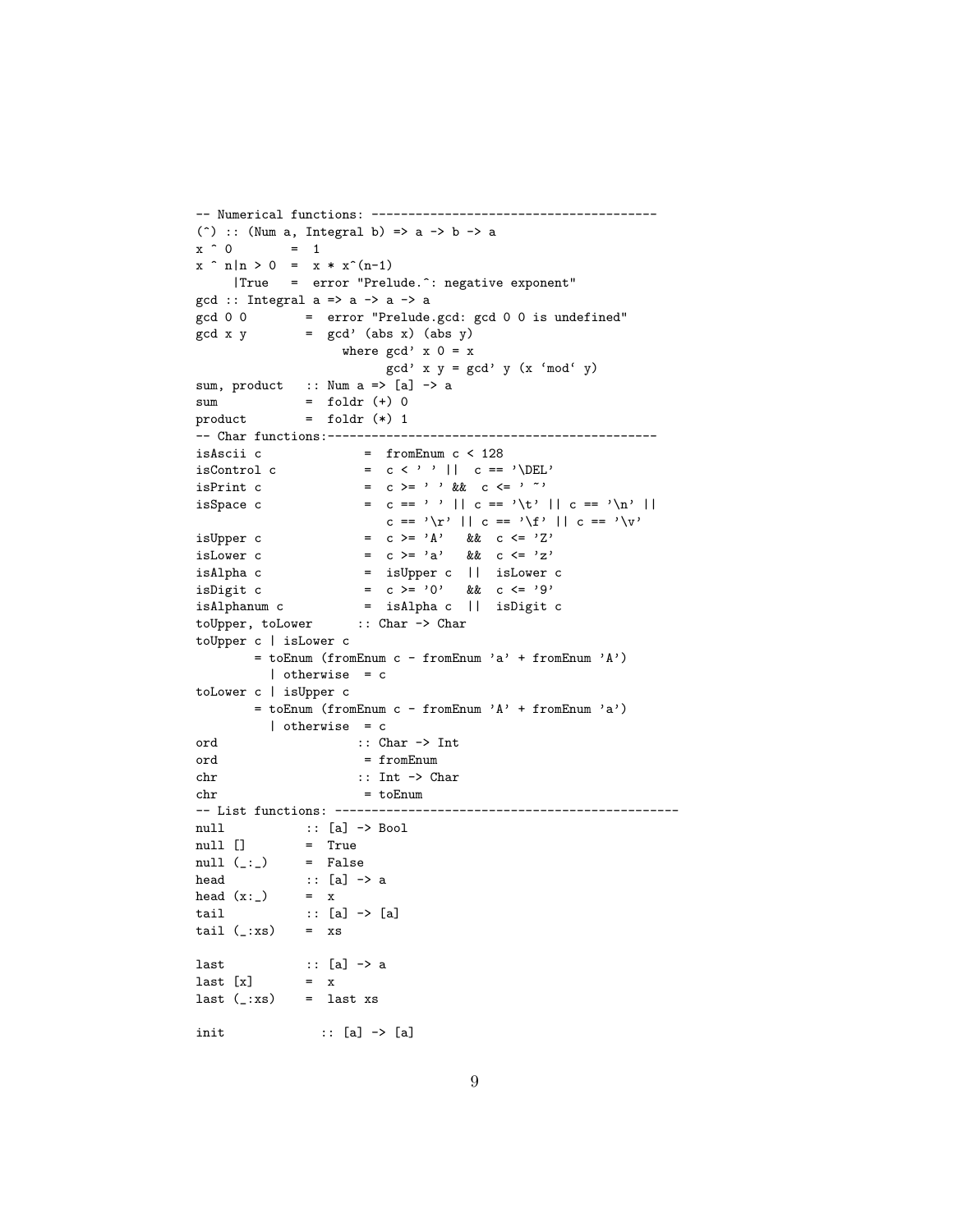```
init [x] = []
init (x:xs) = x : init xs(++) :: [a] -> [a] -> [a]
[] ++ ys = ys
(x:xs) + + ys = x : (xs + ys)concat :: [[a]] -> [a]
concat = foldr (++) []\begin{minipage}{.4\linewidth} \textbf{length} & \textbf{if} \textbf{a} & \textbf{-&} \textbf{Int} \end{minipage}\begin{tabular}{ccc} \multicolumn{1}{c}{\text{length}} & \multicolumn{1}{c}{\text{[}} & = & 0 \end{tabular}length (\_:xs) = 1 + length xsreverse :: [a] -> [a]
reverse [] = []
reverse (x:xs) = reverse xs ++ [x]elem :: Eq a => a -> [a] -> Bool
elem x [] = False
elem x (y:ys) = x == y || elem x ystake, drop :: Int \rightarrow [a] \rightarrow [a]
take 0 \qquad = []
\text{take} \Box = \Boxtake n (x:xs) | n>0 = x : take (n-1) xs
take _ _ = error "PreludeList.take: negative argument"
drop 0 xs = xsdrop \_ [ ] = []
drop n (\_:xs) | n>0 = drop (n-1) xs
drop _ _ = error "PreludeList.drop: negative argument"
\texttt{replicate} \qquad \qquad \texttt{::} \ \ \texttt{Int} \ \texttt{-&} \ \ \texttt{a} \ \texttt{-&} \ \ \texttt{[a]}replicate 0 x = []replicate n x | n>0 = x : replicate (n-1) x
foldr :: (a \rightarrow b \rightarrow b) \rightarrow b \rightarrow [a] \rightarrow bfoldr f e [] = efoldr f e (x:xs) = f x (foldr f e xs)
map :: (a \rightarrow b) \rightarrow [a] \rightarrow [b]<br>map f [] = []
map f []map f(x:xs) = f(x : map f xs)zip :: [a] -> [b] -> [(a,b)]
zip (a:as) (b:bs) = (a,b):zip as bs
zip _ _ = []
zipWith :: (a -> b -> c) -> [a] -> [b] -> [c]
zipWith z (a:as) (b:bs) = z a b : zipWith z as bs<br>
zipWith _ _ _ _ _ = []
zipWith - -filter :: (a \rightarrow Bool) \rightarrow [a] \rightarrow [a]filter p [] = []filter p(x:xs) | p(x) = x:filter pxs
                | otherwise = filter p xs
takeWhile :: (a \rightarrow Boo1) \rightarrow [a] \rightarrow [a]takeWhile p [] = []takeWhile p (x:xs)
```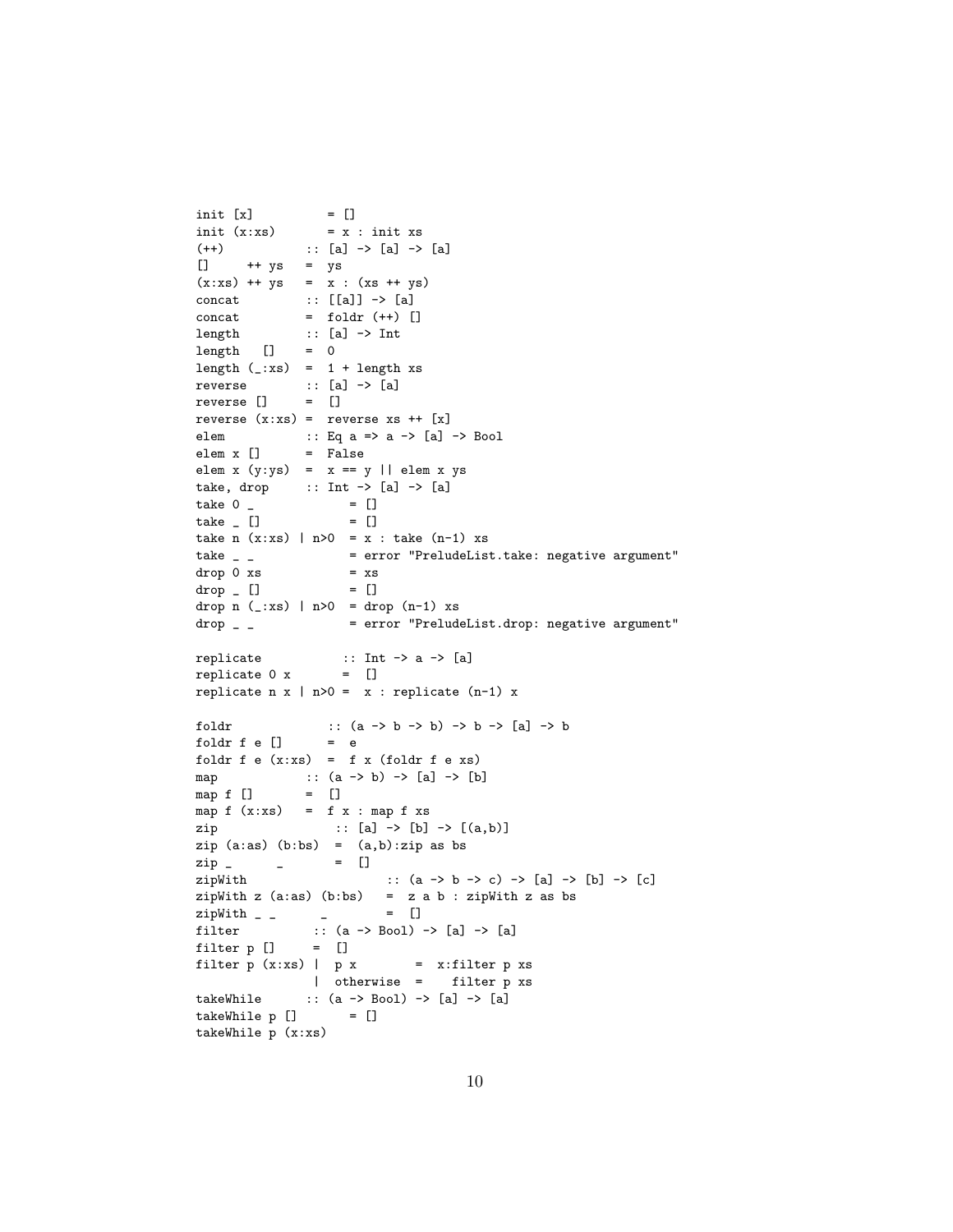```
| p x = x : takeWhile p xs| otherwise = []
dropWhile :: (a \rightarrow Bool) \rightarrow [a] \rightarrow [a]dropWhile p [] = []
dropWhile p (x:xs)
         | p x = dropWhile p xs
         | otherwise = x:xs
span, break :: (a -> Bool) -> [a] -> ([a],[a])
\verb|span p []\verb|| = ([] , [])span p xs@(x:xs')
            | p x = (x:ys, zs)| otherwise = ([], xs)where (ys,zs) = span p xs'
\begin{array}{lcl} \texttt{break} & \texttt{p} & = & \texttt{span} \ (\texttt{not} \ . \ \texttt{p}) \end{array}-- lines breaks a string up into a list of strings at newline characters.
-- The resulting strings do not contain newlines. Similary, words
-- breaks a string up into a list of words, which were delimited by
-- white space. unlines and unwords are the inverse operations.
-- unlines joins lines with terminating newlines, and unwords joins
-- words with separating spaces.
lines :: String -> [String]
lines "" = []
lines s = let (1, s') = break (== '\n') sin l : case s' of
                                  [] \rightarrow []
                                  (\_:\!s'') \rightarrow lines s''
words :: String -> [String]
words s = case dropWhile isSpace s of
                       "" -> []
                       s' \rightarrow w : words s''
                             where (w, s'') = break isSpace s'
unlines :: [String] -> String
unlines = concatMap (+ "\n\frac{n}{)}unwords :: [String] \rightarrow String<br>unwords [] = ""unwords []
unwords ws = foldr1 (\wedge \wedge s \rightarrow w +' ' : s) ws
until :: (a \rightarrow Boo1) \rightarrow (a \rightarrow a) \rightarrow a \rightarrow auntil p f x = if p x then x else until p f (f x)unzip :: [(a,b)] \rightarrow ([a], [b])unzip [] = ([], []unzip ((a,b):xs) = let (as,bs) = unzip xsin (a:as,b:bs)
nub :: (Eq a) \Rightarrow [a] \Rightarrow [a]nub [] = []
nub (x:xs) = x : [y | y \leftarrow xs, x \neq y]sort :: (Ord a) \Rightarrow [a] \Rightarrow [a]sort [] = []
sort (x:xs) = sort smaller ++ [x] ++ sort bigger
 where
```